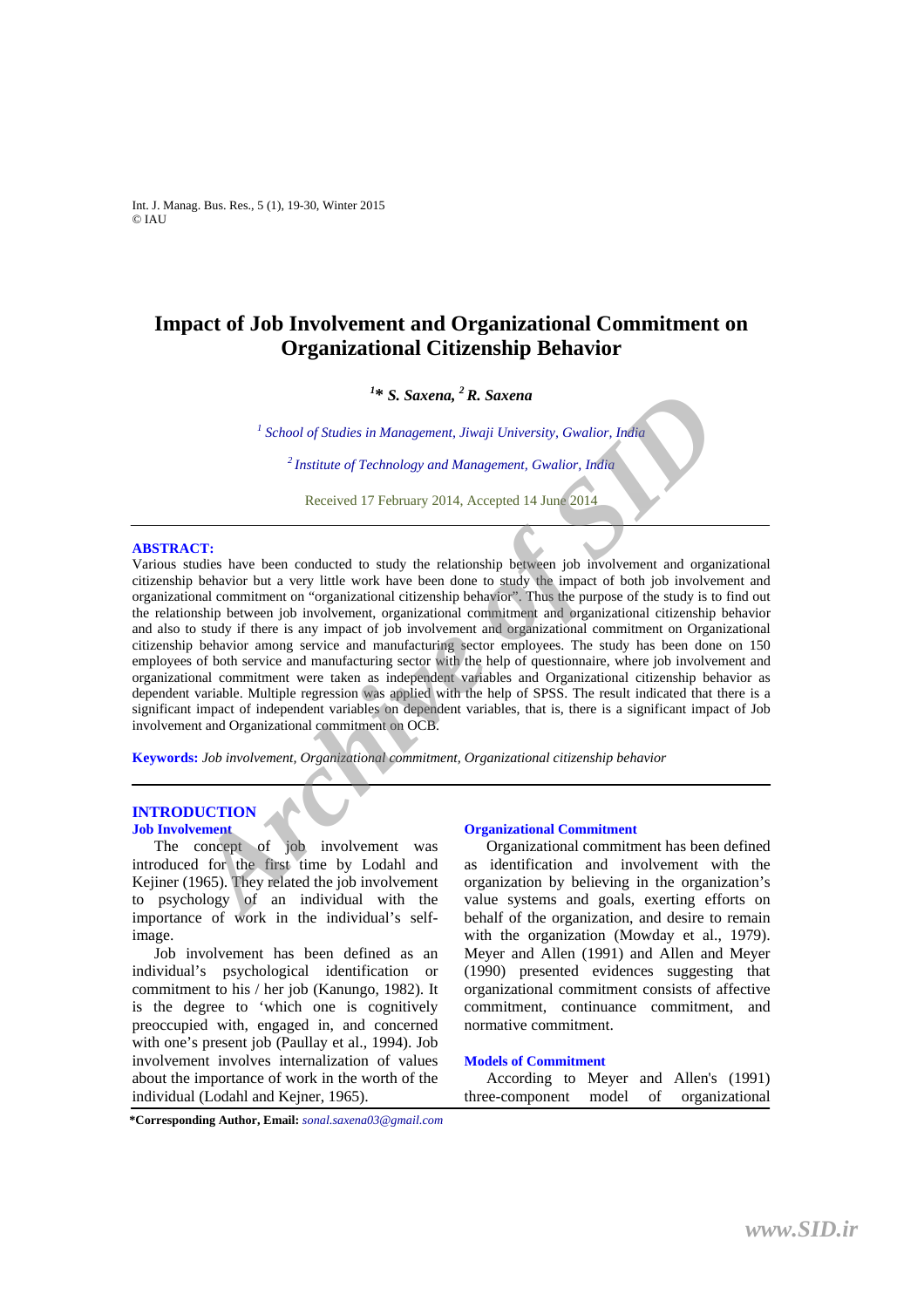commitment indicates that there are three "mind sets" which can characterizes an employee's commitment to the organization:

**Affective Commitment:** It is defined as an employee's positive emotional attachment to his/her work place. An employee who is affectively committed to his organization strongly identifies himself/herself with the goals of the organization in which he is working and desires to remain a part of the organization. Such employees are committed to their organization because they "want to".

**Continuance Commitment:** Such employees commits to the organization because they believe that there is high costs of losing organizational membership, including economic costs as well as social costs. The employees remain a member of the organization because they "have to".

**Normative Commitment:** Such employees commit to an organization because of feelings of obligation. These feelings may derive from many sources. The employees remain with the organization because they "ought to".

**Organizational Citizenship Behavior (OCB):** OCB has become an area of interest since the late 1970s. Organizational behavior has been associated with the overall organizational effectiveness, so these types of employee behaviors have important consequences in the workplace.

Organ (1988) defines OCB as "individual behavior that is discretionary, not directly or explicitly recognized by the formal reward system, and that in the aggregate promotes the effective functioning of the organization". In this definition of organ three critical aspects of OCB have been included. First, OCB's are not associated with job description but are performed as personal choice by an employee. Second, OCBs can't be enforceable. Finally, OCBs contribute positively towards overall organizational effectiveness. *Are commitment*: Such employees The data is ollelection<br>they "want to".<br>Tools for Data collection<br>they "want to".<br>The meaning commitment: Such employees The data is ollelected from the<br>strong and member of the organizatio

# **RESEARCH METHOD**

The study is empirical in nature determining the impact of job involvement and organizational commitment on organizational citizenship behavior.

# **Sample Design**

**Population:** The employees from the service and manufacturing sector are considered as the sample population.

**Sample Element:** The sampling elements in research are individual executives from service and manufacturing people from organizations **Sample Size:** The sample size is 150 respondents. **Sampling Technique:** Non probability purposive sampling technique is used.

# **Tools for Data Collection**

The data is collected from the individuals of service and manufacturing unit through questionnaires.

#### **Tools for Data Analysis**

**Reliability:** To know the reliability of questionnaires.

**Factor Analysis:** To know the factors that emerge during study.

**Regression Test:** Linear regression is applied to find the impact of organizational commitment on Job Involvement and impact of Job involvement on Organizational commitment while multiple regressions used to find the impact of both Job Involvement and Organizational commitment on Organizational citizenship behavior. The level of significance was 0.95.

# **RESULTS AND DISCUSSION**

**Reliability Measures:** The reliability of all three measures viz. Organizational commitment, job involvement and OCB were computed by using SPSS software. Cronbach's alpha reliability coefficient was computed to calculate reliability of all items in the questionnaire.

Reliability measures are given below in the table 1.

It is visible that all reliability values are greater than the standard value that is 0.7. It is considered that reliability of all measure is adequate. So the statements in the questionnaire were treated as reliable statements.

#### **Factor Analysis**

Principle component factor analysis with varimax rotation was applied on all the three variables i.e organizational commitment, job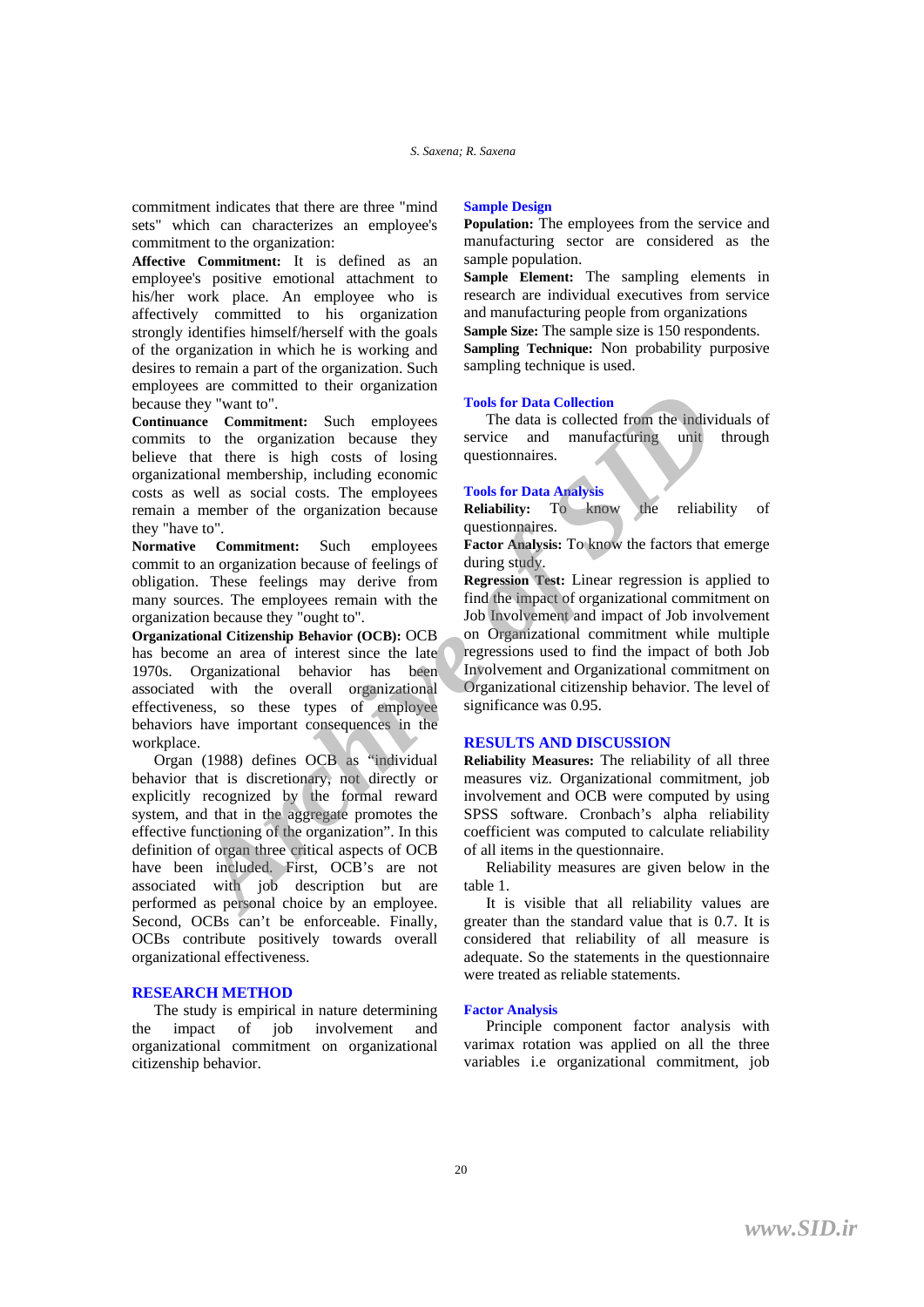involvement and organizational citizenship behavior. The details about factors, the factor name, Eigen value, Variable convergence, Loadings, Variance% and cumulative% are given in tables 3, 5 and 7.

Tables 2, 4 and 6 show the result of KMO and Bartlett's test which shows that the data is normally distributed.

#### **Organizational Commitment**

The Kaiser- Meyer-Olkin Measure of Sampling Adequacy Value was 0.634 indicating that the sample was adequate to consider the data as normally distributed. The Bartlett's Test of Sphericity was tested through Chi-Square value 1932.711 significant at 0% level of significance indicating that the data has low sphericity and is therefore suitable for factor analysis. The frequency distribution of organizational commitment is given below in figure 1.

| Table 1: Alpha reliability statistics for total data |                             |  |  |  |  |  |  |
|------------------------------------------------------|-----------------------------|--|--|--|--|--|--|
| <b>Measures</b>                                      | <b>Cronbach Alpha value</b> |  |  |  |  |  |  |
| Organizational commitment                            | 0.811                       |  |  |  |  |  |  |
| Job involvement                                      | 0.954                       |  |  |  |  |  |  |
| Organizational citizenship behavior                  | 0.850                       |  |  |  |  |  |  |

**Table 2: KMO and Bartlett's test indicating distribution of sample data for organizational commitment** 

| Kaiser-Meyer-Olkin Measure of Sampling Adequacy. |                    | 0.634    |
|--------------------------------------------------|--------------------|----------|
|                                                  | Approx. Chi-Square | 1932.711 |
| Bartlett's Test of Sphericity                    |                    | 276      |
|                                                  | Sig.               | 0.000    |



**Figure 1: Frequency distribution of dependent variable** "**Organization Commitment**"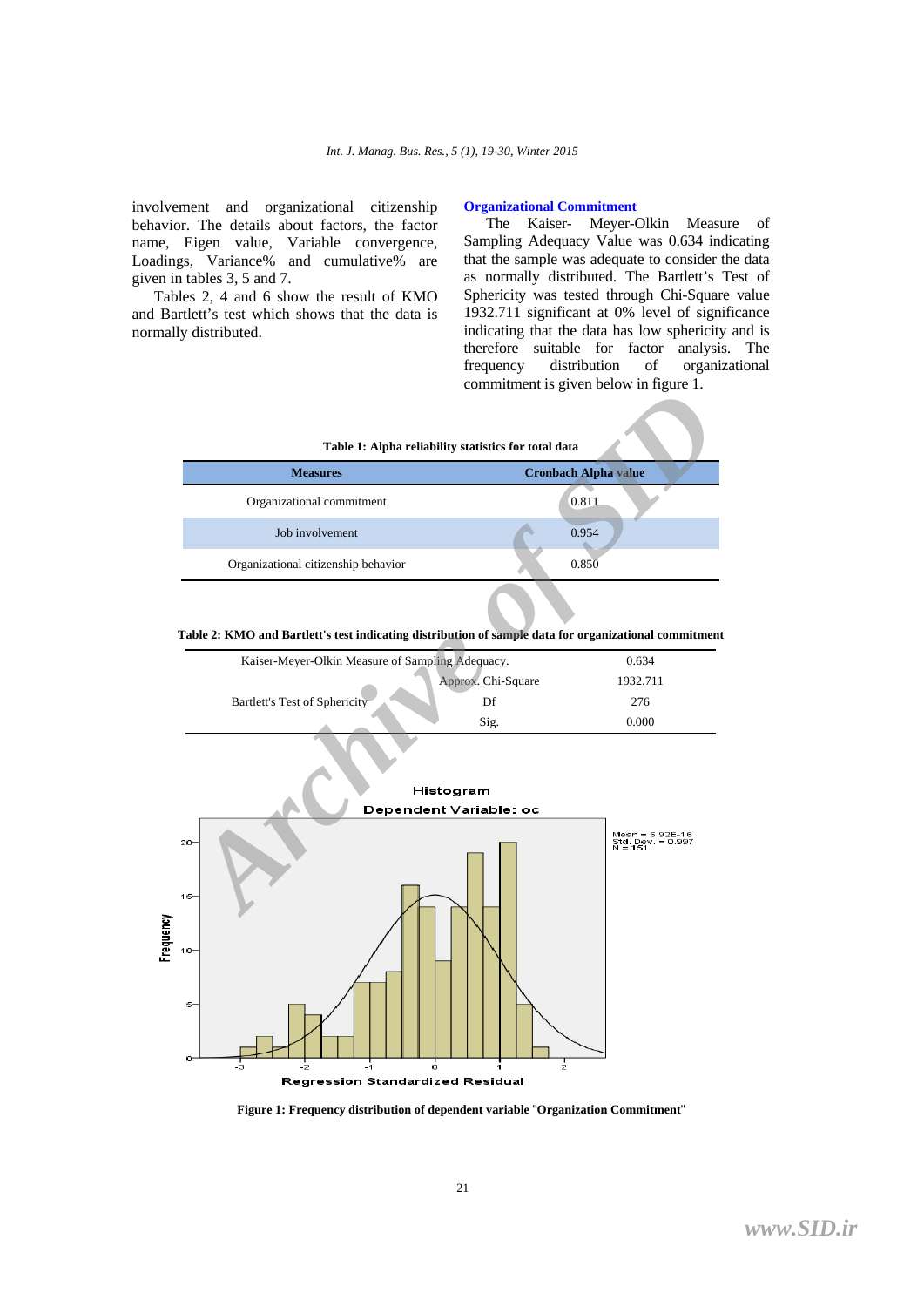# *S. Saxena; R. Saxena*

| <b>FACTOR</b><br><b>NAME</b>      | <b>EIGEN</b><br><b>VALUE</b> | %OF<br><b>VARIANCE</b><br><b>EXPLAINED</b> | <b>ITEM</b>                                                                                                         | <b>ITEM LOADING</b> |
|-----------------------------------|------------------------------|--------------------------------------------|---------------------------------------------------------------------------------------------------------------------|---------------------|
| 1. Negative<br>commitment         | 5.148                        | 21.449                                     | 6. I do not feel "emotionally attached" to<br>this organization.                                                    | 0.825               |
|                                   |                              |                                            | 5. I do not feel like "part of family" at my<br>organization.                                                       | 0.768               |
|                                   |                              |                                            | <b>8.</b> I do not feel a strong sense of<br>belongingness to my organization.                                      | 0.734               |
|                                   |                              |                                            | 4. I think I could easily become more<br>attached to another organization as I am to<br>this one.                   | 0.502               |
| 2. Uncertanity                    | 3.966                        | 16.527                                     | 11. My life would be disrupted if I decide to<br>leave my organization.                                             | 0.837               |
|                                   |                              |                                            | 12. It would be too costly for me to leave<br>this organization.                                                    | 0.792               |
|                                   |                              |                                            | 13. Right now staying in this organization is<br>a matter of necessity as much as desire.                           | 0.758               |
|                                   |                              |                                            | 15. One of the serious consequences of<br>leaving this organization would be scarcity<br>of available alternatives. | 0.513               |
| 3.Organization<br>al attachment   | 2.241                        | 9.338                                      | 18. I believe that a person must be loyal to<br>his/her organization.                                               | 0.756               |
|                                   |                              |                                            | 2. I enjoy discussing my organization with<br>people outside.                                                       | 0.698               |
|                                   |                              |                                            | 1. I would be very happy to spend rest of<br>my career with this organization.                                      | 0.631               |
|                                   |                              |                                            | 17. I think people these days move from<br>organization to organization too often.                                  | 0.563               |
|                                   |                              |                                            | 20. I believe that loyalty is important and<br>therefore I feel sense of moral obligation to<br>remain.             | 0.528               |
| 4.organizatona<br>I belongingness | 1.679                        | 6.994                                      | 24. I was taught to believe in the value of<br>remaining loyal to one organization.                                 | 0.698               |
|                                   |                              |                                            | <b>3.</b> I really feel as if, this organization's<br>problems are my own.                                          | 0.585               |
|                                   |                              |                                            | 22. I was taught to believe in the value of<br>remaining loyal to one organization.                                 | 0.576               |
|                                   |                              |                                            | <b>9.</b> I am not afraid of what might happen if I<br>quit my job without having another one<br>lined up.          | 0.556               |
|                                   |                              |                                            | 10. It would be very hard for me to leave<br>my organization right now even if I wanted<br>to.                      | 0.552               |
| 5.Ethics                          | 1.306                        | 5.441                                      | 19. Jumping from organization to<br>organization seems unethical to me.                                             | 0.798               |
|                                   |                              |                                            | 23. Things were better in the days when<br>people stayed with one organization for<br>most of their careers.        | 0.696               |

# **Table 3: Indicating the result of factor analysis on** "**Organizational Commitment**"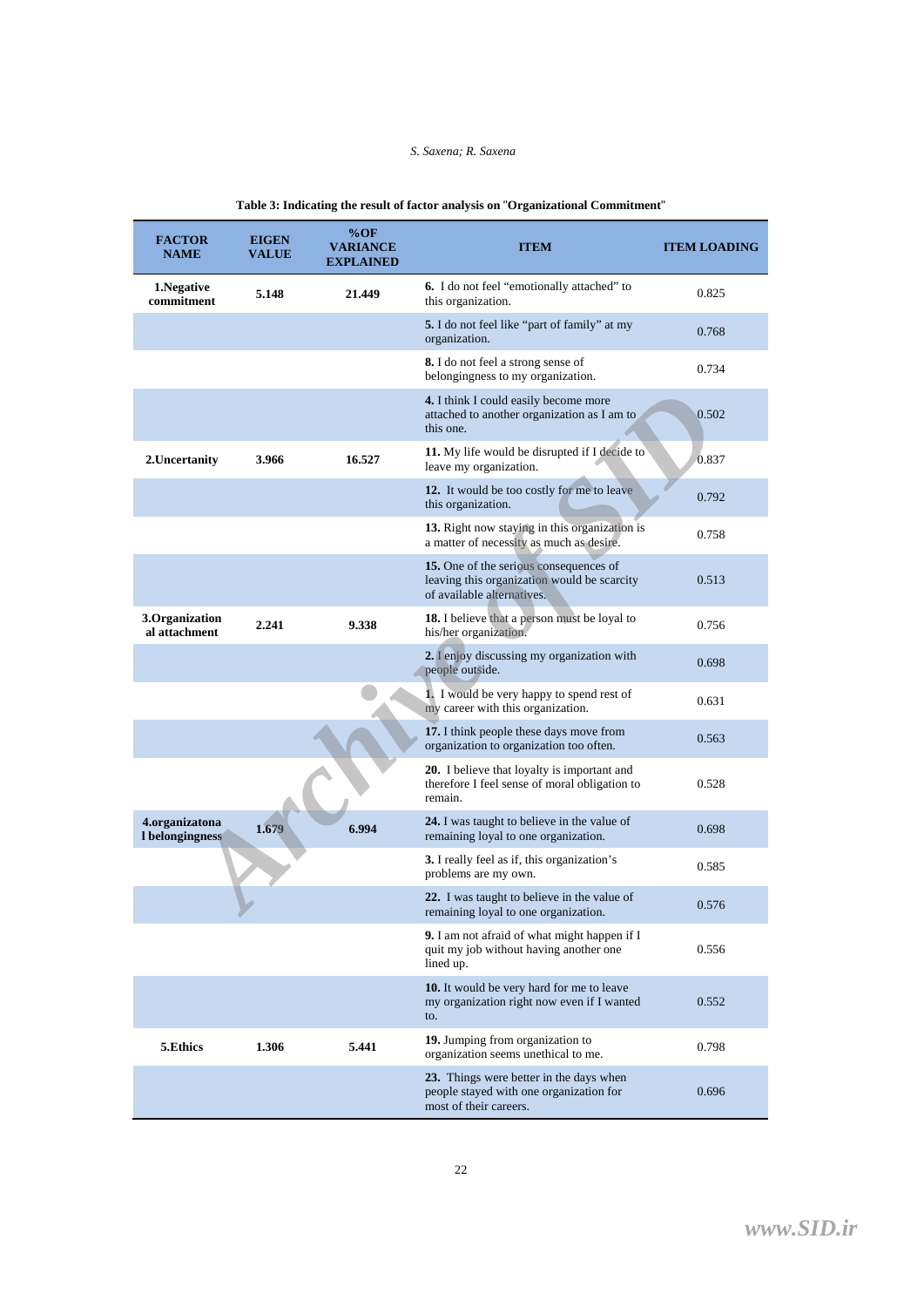# *Int. J. Manag. Bus. Res., 5 (1), 19-30, Winter 2015*

| 6. values                         | 1.222 | 5.093 | <b>14.</b> I feel that I have few options to consider<br>leaving the organization.                                                                                                                       | 0.660    |
|-----------------------------------|-------|-------|----------------------------------------------------------------------------------------------------------------------------------------------------------------------------------------------------------|----------|
|                                   |       |       | 21. If I get another offer for a better job<br>elsewhere I would not feel it was right to<br>leave my organization.                                                                                      | $-0.658$ |
|                                   |       |       | 16. One of the major reasons I continue to<br>work for this organization is that leaving<br>would require personal sacrifice; another<br>organization may not match the overall<br>benefits I have here. | 0.545    |
| 7. Organization<br>al Association | 1.138 | 4.743 | <b>7.</b> This organization has a great deal of<br>personal feeling for me.                                                                                                                              | 0.844    |

**Table 4: KMO and Bartlett's test indicating distribution of sample data for job involvement** 

| Kaiser-Meyer-Olkin Measure of Sampling Adequacy. |                    | 0.915    |
|--------------------------------------------------|--------------------|----------|
|                                                  | Approx. Chi-Square | 1481.442 |
| Bartlett's Test of Sphericity                    | Df                 | 45       |
|                                                  | Sig.               | 0.000    |
|                                                  |                    |          |





**Figure 2: Frequency distribution of dependent variable job involvement**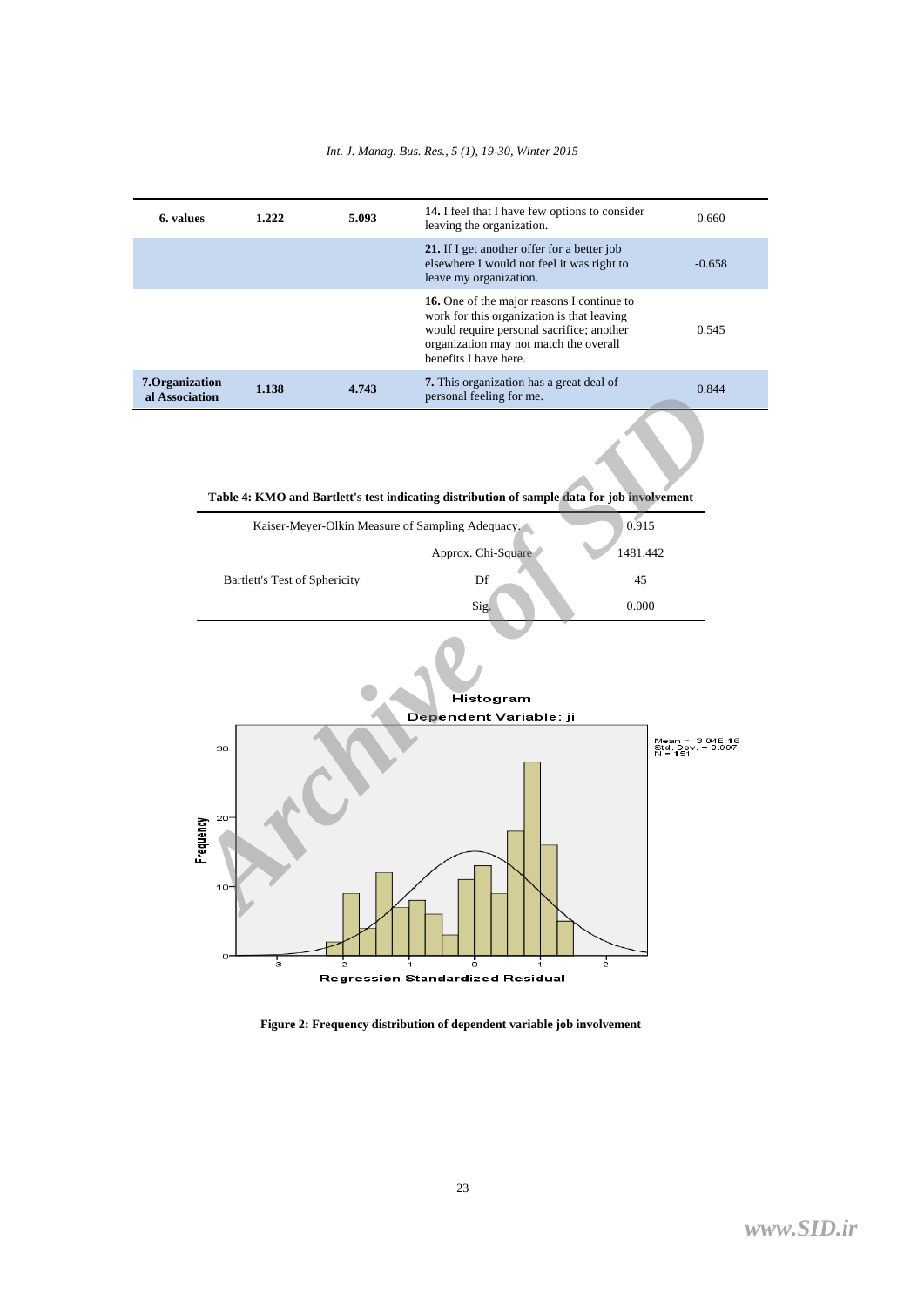#### *S. Saxena; R. Saxena*

| <b>FACTOR NAME</b>                                    | <b>EIGEN VALUE</b>                                                                                                                                                                                                                                                                                                                                                   | %OF VARIANCE<br><b>EXPLAINED</b>                 | <b>ITEM</b>                                                                                                                                                                                                                                       | <b>ITEM</b><br><b>LOADING</b> |
|-------------------------------------------------------|----------------------------------------------------------------------------------------------------------------------------------------------------------------------------------------------------------------------------------------------------------------------------------------------------------------------------------------------------------------------|--------------------------------------------------|---------------------------------------------------------------------------------------------------------------------------------------------------------------------------------------------------------------------------------------------------|-------------------------------|
| 1. Job involvement                                    | 7.093                                                                                                                                                                                                                                                                                                                                                                | 70.930                                           | 1. I feel my job motivating.                                                                                                                                                                                                                      | 0.869                         |
|                                                       |                                                                                                                                                                                                                                                                                                                                                                      |                                                  | 2. My job is important to me.                                                                                                                                                                                                                     | 0.859                         |
|                                                       |                                                                                                                                                                                                                                                                                                                                                                      |                                                  | 3. I identify with my present job.                                                                                                                                                                                                                | 0.823                         |
|                                                       |                                                                                                                                                                                                                                                                                                                                                                      |                                                  | 4. I find my job interesting.                                                                                                                                                                                                                     | 0.889                         |
|                                                       |                                                                                                                                                                                                                                                                                                                                                                      |                                                  | 5. My job gives me satisfaction.                                                                                                                                                                                                                  | 0.870                         |
|                                                       |                                                                                                                                                                                                                                                                                                                                                                      |                                                  | 6. I like my job.                                                                                                                                                                                                                                 | 0.846                         |
|                                                       |                                                                                                                                                                                                                                                                                                                                                                      |                                                  | 7. I care for my job.                                                                                                                                                                                                                             | 0.893                         |
|                                                       |                                                                                                                                                                                                                                                                                                                                                                      |                                                  | 8. My work is not a burden for me.                                                                                                                                                                                                                | 0.862                         |
|                                                       |                                                                                                                                                                                                                                                                                                                                                                      |                                                  | 9. Lenjoy my job.                                                                                                                                                                                                                                 | 0.814                         |
|                                                       |                                                                                                                                                                                                                                                                                                                                                                      |                                                  | 10. Whenever I complete some<br>work, I feel happy.                                                                                                                                                                                               | 0.677                         |
|                                                       |                                                                                                                                                                                                                                                                                                                                                                      |                                                  | Table 6: KMO and Bartlett's test indicating distribution of sample data for OCB                                                                                                                                                                   |                               |
|                                                       |                                                                                                                                                                                                                                                                                                                                                                      | Kaiser-Meyer-Olkin Measure of Sampling Adequacy. | 0.823                                                                                                                                                                                                                                             |                               |
|                                                       |                                                                                                                                                                                                                                                                                                                                                                      | Approx. Chi-Square                               | 798.566                                                                                                                                                                                                                                           |                               |
|                                                       |                                                                                                                                                                                                                                                                                                                                                                      | Df                                               | 66                                                                                                                                                                                                                                                |                               |
| <b>Job Involvement</b><br>$C_1, \ldots, C_n$ 1, $A_1$ | The Kaiser-Meyer-Olkin Measure<br>$\mathbf{V}$ $\mathbf{V}$ $\mathbf{V}$ $\mathbf{V}$ $\mathbf{V}$ $\mathbf{V}$ $\mathbf{V}$ $\mathbf{V}$ $\mathbf{V}$ $\mathbf{V}$ $\mathbf{V}$ $\mathbf{V}$ $\mathbf{V}$ $\mathbf{V}$ $\mathbf{V}$ $\mathbf{V}$ $\mathbf{V}$ $\mathbf{V}$ $\mathbf{V}$ $\mathbf{V}$ $\mathbf{V}$ $\mathbf{V}$ $\mathbf{V}$ $\mathbf{V}$ $\mathbf{$ | Sig.<br>of                                       | 0.000<br><b>Organizational Citizenship Behavior</b><br>The Kaiser- Meyer-Olkin Measure of<br>$\mathbf{G}$ and $\mathbf{H}$ and $\mathbf{H}$ and $\mathbf{H}$ and $\mathbf{H}$ and $\mathbf{H}$ and $\mathbf{G}$ and $\mathbf{H}$ and $\mathbf{H}$ |                               |

#### **Table 5: Indicating the result of factor analysis on** "**Job Involvement**"

|  |  | Table 6: KMO and Bartlett's test indicating distribution of sample data for OCB |  |
|--|--|---------------------------------------------------------------------------------|--|
|--|--|---------------------------------------------------------------------------------|--|

| Kaiser-Meyer-Olkin Measure of Sampling Adequacy. | 0.823   |
|--------------------------------------------------|---------|
| Approx. Chi-Square                               | 798.566 |
| Df                                               | 66      |
| Sig.                                             | 0.000   |
|                                                  |         |

#### **Job Involvement**

The Kaiser- Meyer-Olkin Measure of Sampling Adequacy Value was 0.915 indicating that the sample was adequate to consider the data as normally distributed. The Bartlett's Test of Sphericity was tested through Chi-Square value 1481.442 significant at 0% level of significance indicating that the data has low sphericity and is therefore suitable for factor analysis. The frequency distribution can be seen in the figure 2.

# **Organizational Citizenship Behavior**

The Kaiser- Meyer-Olkin Measure of Sampling Adequacy Value was 0.823 indicating that the sample was adequate to consider the data as normally distributed. The Bartlett's Test of sphericity was tested through Chi-Square value 798.566 significant at 0% level of significance indicating that the data has low sphericity and is therefore suitable for factor analysis. The frequency distribution of OCB can be seen in figure 3.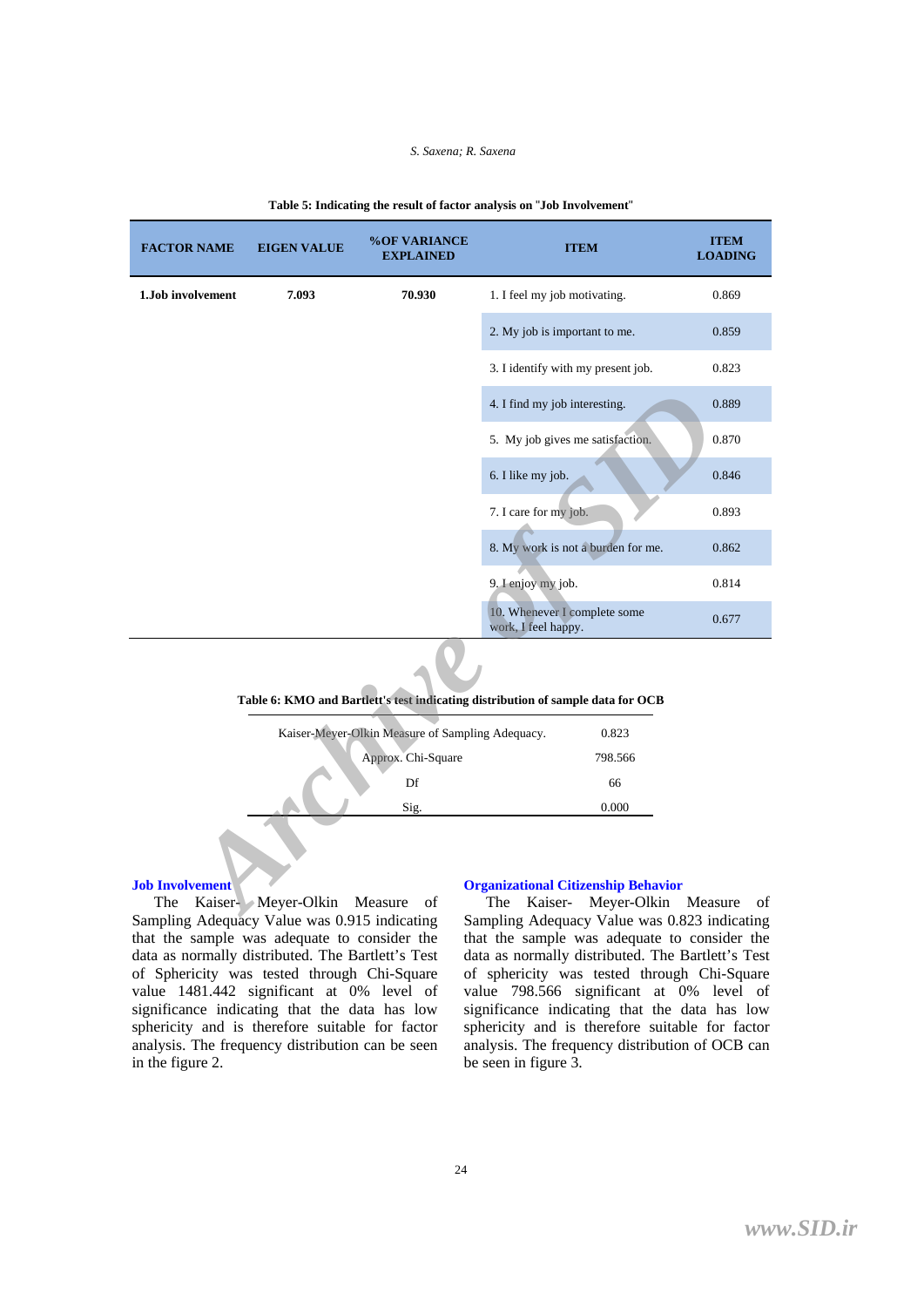





| 10<br>n                          |                              | Regression Standardized Residual        | Figure 3: Frequency distribution of "Organizational Citizenship Behavior"<br>Table 7: Indicating the result of factor analysis on "Organizational Citizenship Behavior" |                               |
|----------------------------------|------------------------------|-----------------------------------------|-------------------------------------------------------------------------------------------------------------------------------------------------------------------------|-------------------------------|
| <b>FACTOR</b><br><b>NAME</b>     | <b>EIGEN</b><br><b>VALUE</b> | <b>%OF VARIANCE</b><br><b>EXPLAINED</b> | <b>TTEM</b>                                                                                                                                                             | <b>ITEM</b><br><b>LOADING</b> |
| 1. Employee co-<br>operation     | 5.092                        | 42.434                                  | 5. I am always willing to cooperate<br>with others to get a job done.                                                                                                   | 0.785                         |
|                                  |                              |                                         | 6. I am willing to share my<br>knowledge and expertise to help<br>others improve their work<br>performance                                                              | 0.777                         |
|                                  |                              |                                         | 4. I help others who have been<br>absent.                                                                                                                               | 0.714                         |
|                                  |                              |                                         | 7. I help new people to get<br>accustomed to work environment.                                                                                                          | 0.709                         |
|                                  |                              |                                         | 2. I willingly give my time to help<br>others who have work-related<br>problems.                                                                                        | 0.679                         |
|                                  |                              |                                         | 8. I help others with demanding work<br>assignment.                                                                                                                     | 0.650                         |
| 2. Interpersonal<br>relationship | 1.598                        | 13.319                                  | 1. I help others who have heavy<br>workloads.                                                                                                                           | 0.876                         |
|                                  |                              |                                         | 11. I am concerned with the effects of<br>my actions or decision on others.                                                                                             | 0.802                         |
|                                  |                              |                                         | <b>3.</b> I Take steps to prevent problems<br>with other workers.                                                                                                       | 0.606                         |
| 3.Organizational<br>concern      | 1.076                        | 8.964                                   | 12. I consume a lot of time<br>complaining about trivial matters.                                                                                                       | 0.809                         |
|                                  |                              |                                         | 10. I help to train new people even<br>though it is not required.                                                                                                       | 0.714                         |
|                                  |                              |                                         | 9. I do not abuse the rights of others.                                                                                                                                 | 0.611                         |

| Table 7: Indicating the result of factor analysis on "Organizational Citizenship Behavior |  |
|-------------------------------------------------------------------------------------------|--|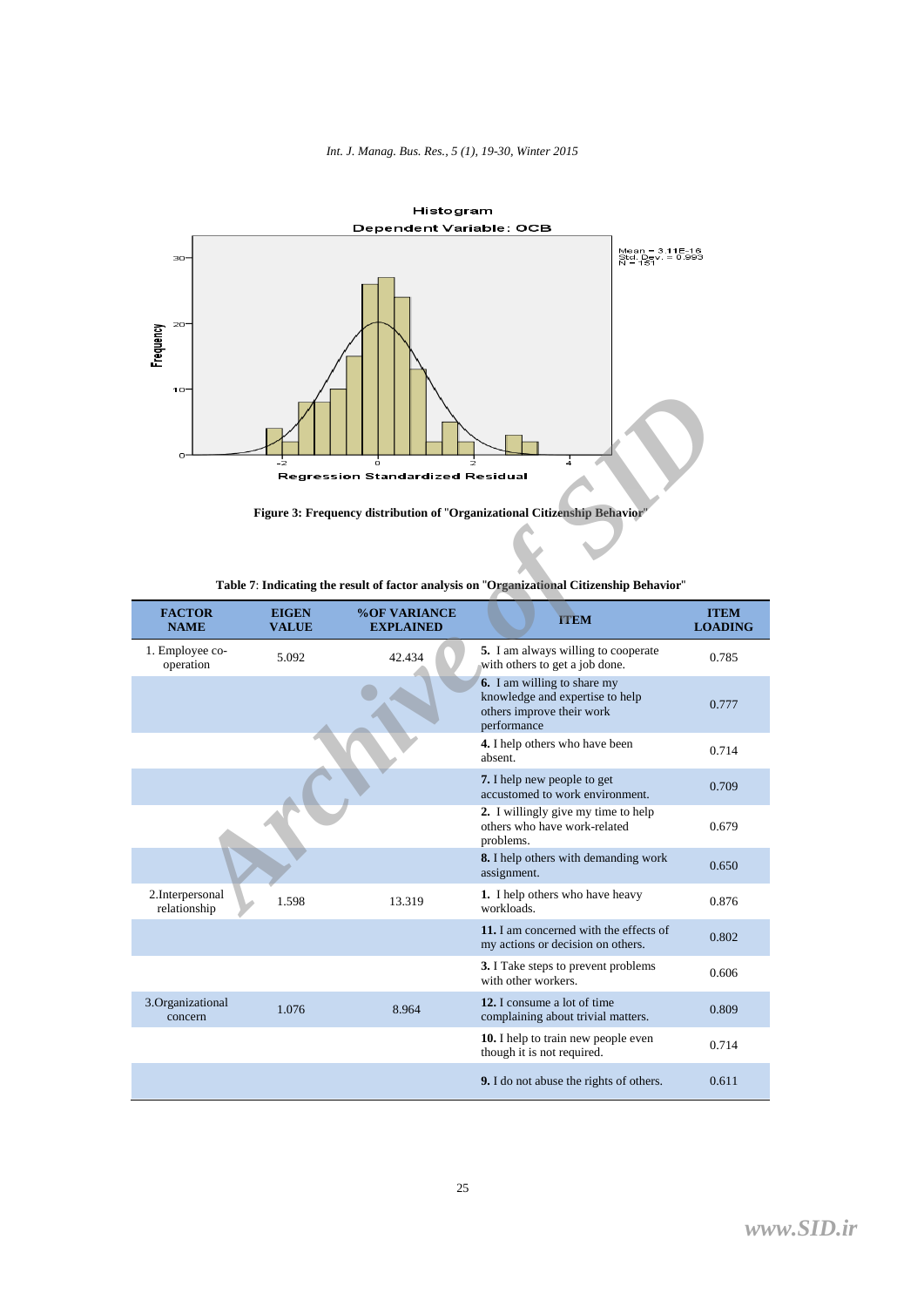# **Impact of** "**organizational commitment**" **on** "**Job Involvement**"

The regression analysis was done with the help of SPSS software. In this Organizational commitment, was independent and job involvement was taken as dependent variables.

The linear regression was applied between the Organizational commitment (independent

variable) and job involvement (dependent variable) at 95% level of confidence. Therefore the regression analysis indicates that there is a significant effect of Independent variable on dependent variable that is there is a significant Impact of Organizational commitment on job involvement. The results can be seen in table 8, followed by ANOVA and coefficient value.

**Table 8: Impact of "organizational commitment" on "Job Involvement" Model Summary<sup>b</sup>**

|                                                            |                             |             |                 |     |                                    | Model Summary <sup>b</sup> |                    |                          |                   |                      |  |
|------------------------------------------------------------|-----------------------------|-------------|-----------------|-----|------------------------------------|----------------------------|--------------------|--------------------------|-------------------|----------------------|--|
|                                                            |                             |             |                 |     |                                    | <b>Std. Error of the</b>   |                    | <b>Change Statistics</b> |                   |                      |  |
| <b>Model</b>                                               |                             | $\mathbf R$ | <b>R</b> Square |     | <b>Adjusted</b><br><b>R</b> Square | <b>Estimate</b>            | R Square<br>Change | F Change                 | dfl               | df2<br>Sig. F Change |  |
|                                                            | Dimension1                  | $0.250^a$   | 0.062           |     | 0.056                              | 11.45626                   | 0.062              | 9.916                    |                   | 149<br>0.002         |  |
| a. Predictors: (Constant), oc<br>b. Dependent Variable: ji |                             |             |                 |     |                                    |                            |                    |                          |                   |                      |  |
|                                                            | <b>ANOVA</b> <sup>b</sup>   |             |                 |     |                                    |                            |                    |                          |                   |                      |  |
|                                                            | Model                       |             |                 |     | Sum of Squares                     | Df                         | Mean Square        | F                        |                   | Sig.                 |  |
|                                                            | 1<br>Regression<br>Residual |             | 1301.460        |     |                                    | 1301.460                   |                    | 9.916                    | .002 <sup>a</sup> |                      |  |
|                                                            |                             |             | 19555.626       |     | 149                                | 131.246                    |                    |                          |                   |                      |  |
| 20857.086<br>Total                                         |                             |             |                 | 150 |                                    |                            |                    |                          |                   |                      |  |
| a. Predictors: (Constant), oc                              |                             |             |                 |     |                                    |                            |                    |                          |                   |                      |  |
| b. Dependent Variable: ji                                  |                             |             |                 |     |                                    |                            |                    |                          |                   |                      |  |
|                                                            | Coefficients <sup>a</sup>   |             |                 |     |                                    |                            |                    |                          |                   |                      |  |
|                                                            | Model                       |             |                 |     |                                    |                            | Standardized       |                          |                   |                      |  |

| Model |            | Sum of Squares | Df  | Mean Square |       | Sig.  |
|-------|------------|----------------|-----|-------------|-------|-------|
|       | Regression | 1301.460       |     | 1301.460    | 9.916 | .002a |
|       | Residual   | 19555.626      | 149 | 131.246     |       |       |
|       | Total      | 20857.086      | 150 |             |       |       |

| Model |            | Unstandardized Coefficients |            | Standardized<br>Coefficients |       |      |
|-------|------------|-----------------------------|------------|------------------------------|-------|------|
|       |            | в                           | Std. Error | <b>Beta</b>                  |       | Sig. |
|       | (Constant) | 12.207                      | 6.633      |                              | 1.840 | .068 |
|       | Oс         | .266                        | .085       | .250                         | 3.149 | .002 |

Dependent Variable: ji  $\overline{a}$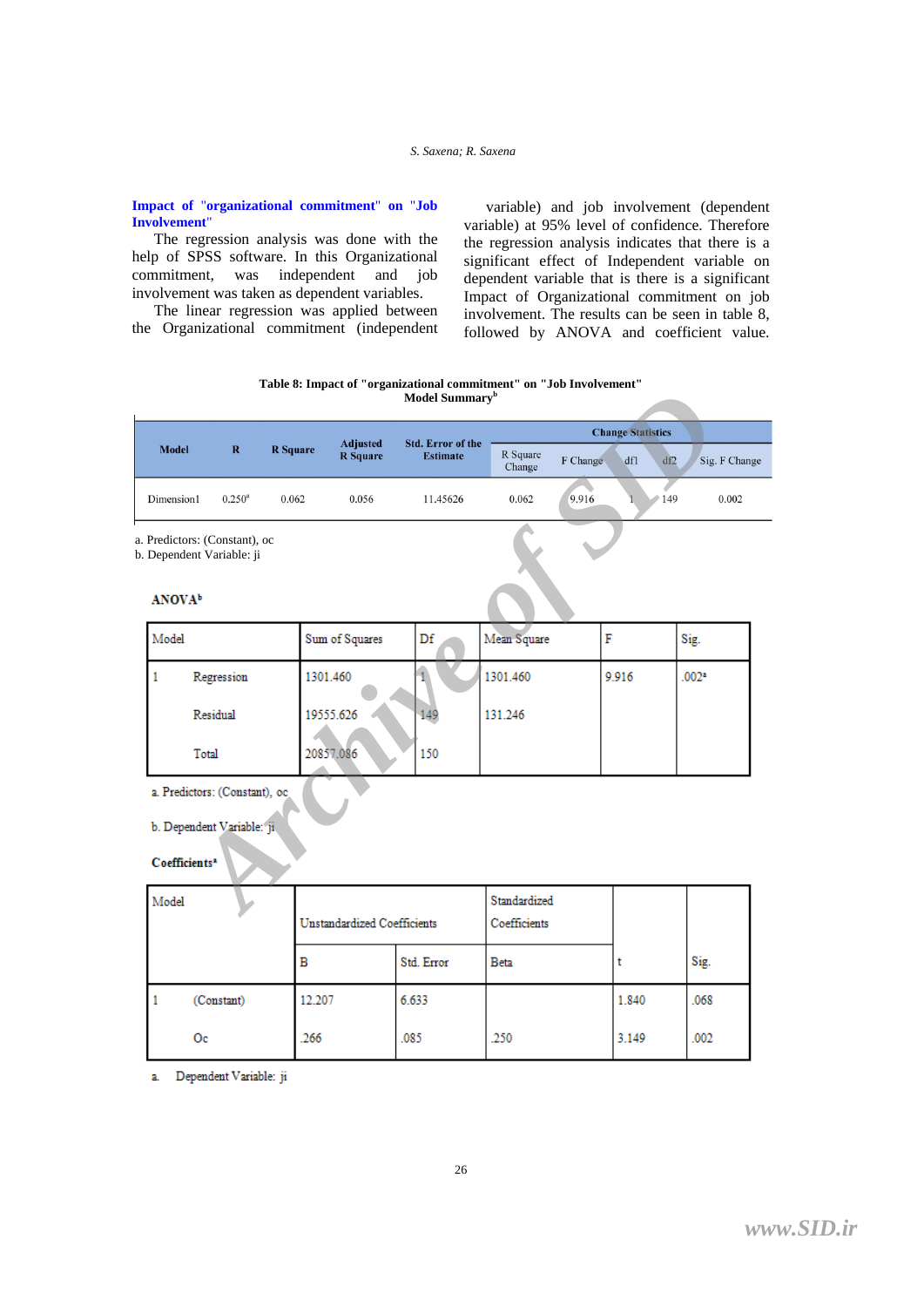# **Impact of** "**Job Involvement**" **on** "**Organizational Commitment**"

The impact of Job Involvement on Organization Commitment was calculated with the help of SPSS where job involvement was independent and Organizational commitment was taken as dependent variables.

The linear regression was applied between the job involvement (independent variable) and Organizational commitment (dependent variable) at 95% of confidence. The result indicates that there is a significant effect of Independent variable on dependent variable that is, there is a significant Impact of job involvement on Organizational commitment. The results can be seen in table 9, followed by ANOVA and coefficient value.

**Table 9: Impact of** "**Job Involvement**" **on** "**Organizational Commitment**" **Model Summary<sup>b</sup>**

| <b>Model</b> |                 |                 |                                    |                                             |                    | <b>Change Statistics</b> |     |     |               |
|--------------|-----------------|-----------------|------------------------------------|---------------------------------------------|--------------------|--------------------------|-----|-----|---------------|
|              | R               | <b>R</b> Square | <b>Adjusted</b><br><b>R</b> Square | <b>Std. Error of the</b><br><b>Estimate</b> | R Square<br>Change | F Change                 | dfl | df2 | Sig. F Change |
| Dimention1   | $0.250^{\rm a}$ | 0.062           | 0.056                              | 10.74941                                    | 0.062              | 9.916                    |     | 149 | 0.002         |

|                                                            |                      |                 |                                    |                                             | Model Summary <sup>b</sup> |                          | Table 9: Impact of "Job Involvement" on "Organizational Commitment" |             |                 |  |  |
|------------------------------------------------------------|----------------------|-----------------|------------------------------------|---------------------------------------------|----------------------------|--------------------------|---------------------------------------------------------------------|-------------|-----------------|--|--|
|                                                            |                      |                 |                                    |                                             |                            | <b>Change Statistics</b> |                                                                     |             |                 |  |  |
| Model                                                      | $\mathbf R$          | <b>R</b> Square | <b>Adjusted</b><br><b>R</b> Square | <b>Std. Error of the</b><br><b>Estimate</b> |                            | R Square<br>Change       | F Change<br>dfl                                                     | df2         | Sig. F Change   |  |  |
| Dimention1                                                 | $0.250$ <sup>a</sup> | 0.062           | 0.056                              | 10.74941                                    |                            | 0.062                    | 9.916                                                               | 149         | 0.002           |  |  |
| a. Predictors: (Constant), ji<br>b. Dependent Variable: oc |                      |                 |                                    |                                             |                            |                          |                                                                     |             |                 |  |  |
|                                                            |                      |                 |                                    |                                             | ANOVA <sup>b</sup>         |                          |                                                                     |             |                 |  |  |
| Model                                                      |                      |                 | Sum of Squares                     |                                             | Df                         |                          | Mean Square                                                         | $\mathbf F$ | Sig.            |  |  |
|                                                            | Regression           |                 | 1145.815                           |                                             | $\mathbf{1}$               |                          | 1145.815                                                            | 9.916       | $0.002^{\rm a}$ |  |  |
| $\mathbf{1}$                                               | Residual             |                 | 17216.926                          |                                             | 149                        |                          | 115.550                                                             |             |                 |  |  |
|                                                            | Total                |                 | 18362.742                          |                                             |                            | 150                      |                                                                     |             |                 |  |  |
|                                                            |                      |                 |                                    |                                             |                            |                          |                                                                     |             |                 |  |  |
|                                                            |                      |                 |                                    |                                             | Coefficients <sup>a</sup>  |                          |                                                                     |             |                 |  |  |
|                                                            |                      |                 | <b>Unstandardized Coefficients</b> |                                             |                            |                          | <b>Standardized Coefficients</b>                                    | T           | Sig.            |  |  |
|                                                            | Model                |                 | R<br>$Std$ Frror                   |                                             |                            | Reta                     |                                                                     |             |                 |  |  |

|       |            |        | Coefficients <sup>a</sup>          |                                  |        |       |
|-------|------------|--------|------------------------------------|----------------------------------|--------|-------|
| Model |            |        | <b>Unstandardized Coefficients</b> | <b>Standardized Coefficients</b> | T      | Sig.  |
|       |            | B      | Std. Error                         | Beta                             |        |       |
|       | (Constant) | 69.974 | 2.599                              |                                  | 26.918 | 0.000 |
|       | Ji         | 0.234  | 0.074                              | 0.250                            | 3.149  | 0.002 |

a. Dependent Variable: oc

b. Predictors: (Constant), ji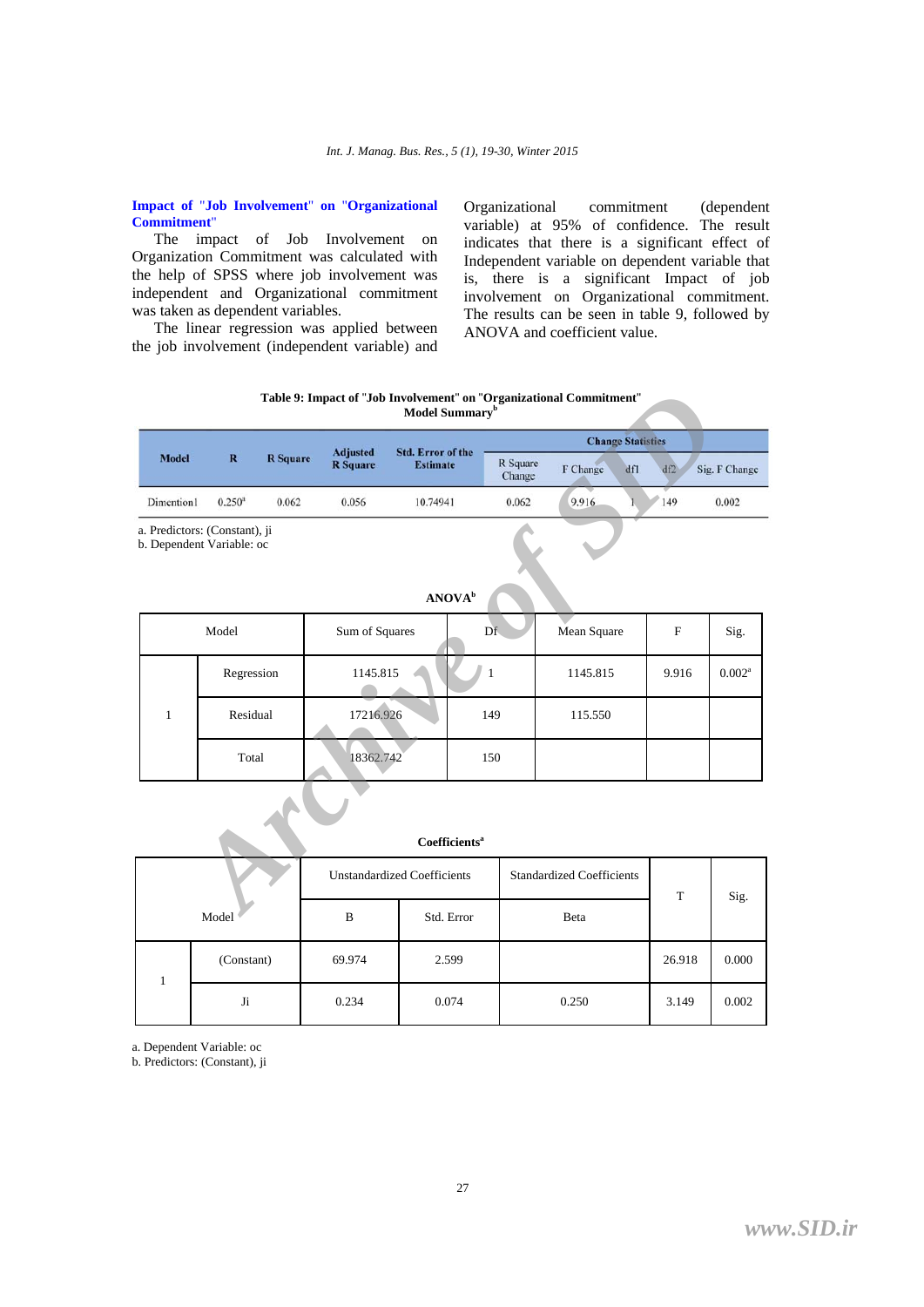#### *S. Saxena; R. Saxena*

# **Impact of** "**Organizational Commitment**" **and** "**Job Involvement**" **on** "**Organizational Citizenship Behavior**"

Finally the impact of both, Organizational commitment and Job Involvement was calculated by using SPSS software. Where Organizational commitment, and job involvement were taken as the independent variables and organizational citizenship behavior was taken as dependent variables.

The multiple regression was applied between the Organizational commitment, and job involvement (independent variable) and organizational citizenship behavior (dependent variable) at 95% level of confidence. Therefore the regression analysis indicates that there is a significant effect of Independent variable on dependent variable. That is, there is an significant Impact of Organizational commitment, job involvement on organizational citizenship behavior that's why our hypothesis is rejected. The results can be seen in table 10 followed by ANOVA and coefficient value.

**Table 10: Impact of** "**Job Involvement**" **and** "**organizational Commitment**" **on** "**organizational Citizenship Behavior**" **Model Summary<sup>b</sup>**

| the                                                             | Organizational | commitment,                | and                                | job<br>Table 10: Impact of "Job Involvement" and "organizational Commitment" on "organizational Citizenship Behavior"<br>Model Summary <sup>b</sup> |                    |          |                          | followed by Arrow and coefficient value. |
|-----------------------------------------------------------------|----------------|----------------------------|------------------------------------|-----------------------------------------------------------------------------------------------------------------------------------------------------|--------------------|----------|--------------------------|------------------------------------------|
|                                                                 |                |                            |                                    |                                                                                                                                                     |                    |          |                          |                                          |
|                                                                 |                |                            |                                    |                                                                                                                                                     |                    |          | <b>Change Statistics</b> |                                          |
| <b>Model</b>                                                    | $\mathbf R$    | <b>R</b> Square            | <b>Adjusted</b><br><b>R</b> Square | <b>Std. Error of the</b><br><b>Estimate</b>                                                                                                         | R Square<br>Change | F Change | df1<br>df2               | Sig. F Change                            |
| dimension0                                                      | $0.504^a$<br>1 | 0.254                      | 0.244                              | 6.39112                                                                                                                                             | 0.254              | 25.151   | $\overline{2}$<br>148    | 0.000                                    |
| a. Predictors: (Constant), JI, OC<br>b. Dependent Variable: OCB |                |                            |                                    | ANOVA <sup>b</sup>                                                                                                                                  |                    |          |                          |                                          |
|                                                                 | Model          |                            | Sum of<br>Squares                  | df                                                                                                                                                  | Mean<br>Square     | F        | Sig.                     |                                          |
|                                                                 | $\overline{1}$ | Regressio<br>n<br>Residual | 2054.623<br>6045.271               | $\overline{2}$<br>148                                                                                                                               | 1027.311<br>40.846 | 25.151   | .000 <sup>a</sup>        |                                          |
|                                                                 |                | Total                      | 8099.894                           | 150                                                                                                                                                 |                    |          |                          |                                          |
|                                                                 | a.             |                            | Predictors: (Constant), JI, OC     | <b>Coefficients<sup>a</sup></b>                                                                                                                     |                    |          |                          |                                          |
|                                                                 | Model          |                            |                                    | Linetandardized                                                                                                                                     | Standardize        |          |                          |                                          |

|       |            |                                | <b>Coefficients<sup>a</sup></b> |                             |       |      |
|-------|------------|--------------------------------|---------------------------------|-----------------------------|-------|------|
| Model |            | Unstandardized<br>Coefficients |                                 | Standardize<br>Coefficients |       |      |
|       |            | в                              | Std. Error                      | <b>Beta</b>                 |       | Sig. |
| 1     | (Constant) | 21.556                         | 3.742                           |                             | 5.760 | .000 |
|       | oс         | .162                           | .049                            | .244                        | 3.333 | .001 |
|       | JI         | .239                           | .046                            | .384                        | 5.229 | .000 |

a. Dependent Variable: OCB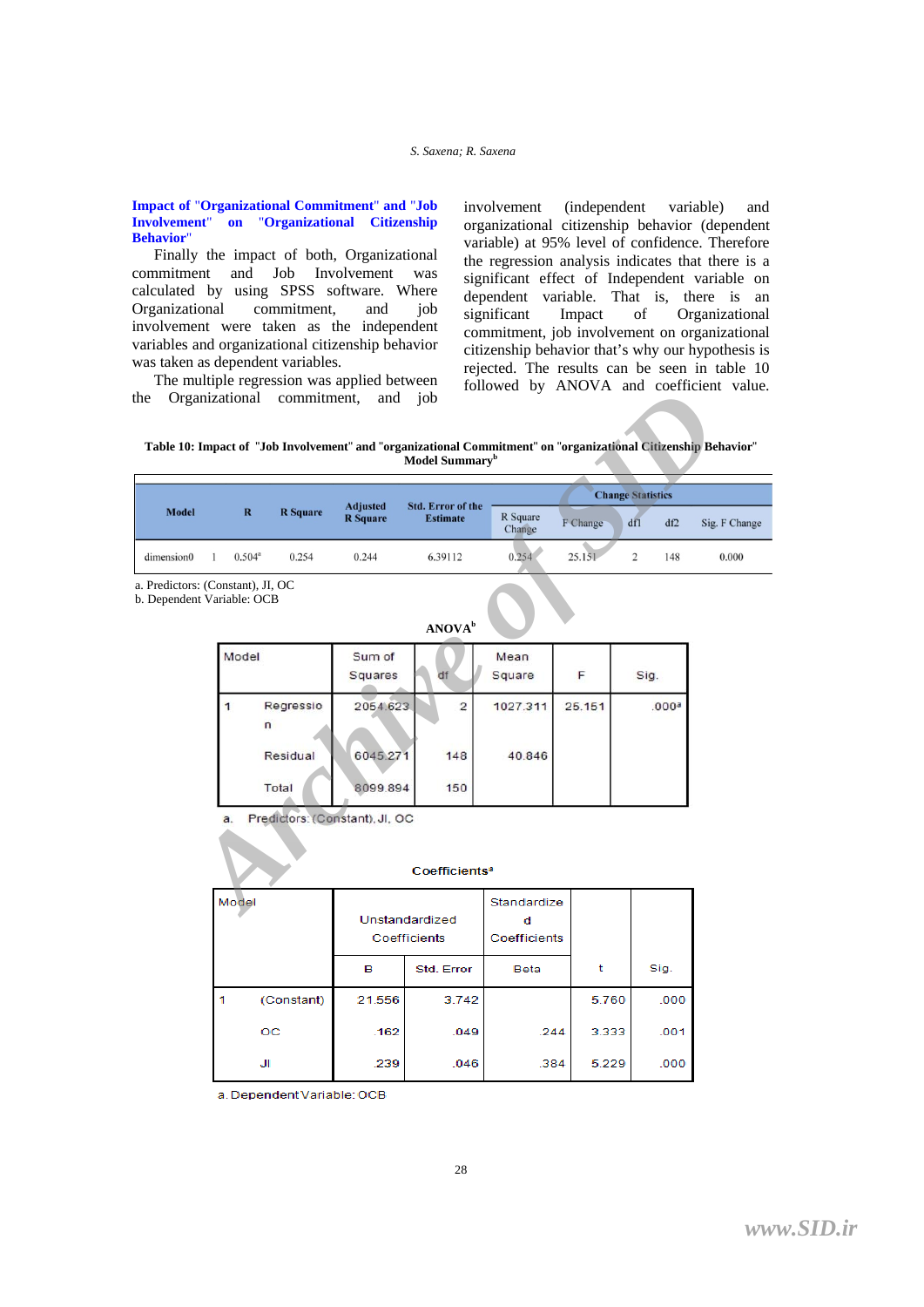# **CONCLUSION**

The objective of the study was to find out the relationship and impact of independent variables on dependent variables. From the study it has been found out that there exists a significant relationship between all the three variables. It has also been found out that there is a significant impact of independent variables on dependent variables. The study clearly indicates that job involvement is dependent upon Organizational Commitment and also Organizational commitment is dependent on Job Involvement. When both these variables are taken together as independent variables and their impact on dependent variable, that is, Organizational citizenship behavior was calculated, it was found out that Organizational citizenship behavior is dependent upon Job Involvement and Organizational commitment.

The more an employee identifies himself with his job and is committed to his organization, the more he is efficient towards his work and more is his feeling of belongingness towards his organization.

#### **Limitations of the Study**

Although the finding of the study have helped in establishing the relationship between Job Involvement, Organizational Commitment and Organizational Citizenship Behavior and also the impact of job involvement and organizational commitment on Organizational Citizenship Behavior, thus have theoretical and practical implications in the field of research but there are some limitations in the study. The study has been conducted in a very narrow perspective with a sample size of 150 respondents. More appropriate results could have been obtained if sample size would have been increased. Secondly, the study was conducted on academicians and software engineers in case of service sector, due to this it cannot be regarded as complete data. Respondents from other service sectors could be included for better results. From these variables are taken together as<br>
then the secured as dependent on Job Involvement.<br>
Lent tariables and their impact on<br>
then variables and their impact on<br>
then variables, that is, Organizational Hustild, M. and

#### **REFERENCES**

- Allen, N. J. and Meyer, J. P. (1990). The Measurement and Antecedents of Affective, Continuance and Normative Commitment to the Organization. *Journal of Occupational Psychology*, 63 (1), pp. 1-18.
- Bateman, T. S. and Organ, D. W. (1983). Job Satisfaction and the Good Soldier: The Relationship between Affect and Employee Citizenship. *Academy of Management Journal*, 26 (4), pp. 587-595.
- Blau, G. J. and Boal, K. B. (1987). Conceptualizing How Job Involvement and Organizational Commitment Affect Turnover and Absenteeism. *The Academy of Management Review*, 12 (2), pp. 288-300.
- Huselid, M. and Day, N. (1991). Organizational Commitment, Job Involvement, and Turnover : A substantial and Methodological Analysis. *Journal of Applied psychology*, 76 (3), pp. 380-391.
- Kanungo, R. N. (1982). Measurement of Job and Work Involvement. *Journal of Applied Psychology*, 67 (3), pp. 341-349.
- Lodahl, T. M. and Kejner, M. (1965). The Definition and Measurement of Job Involvement. *Journal of Applied Psychology*, 49 (1), pp. 24–33.
- Meyer, J. P. and Allen, N. J. (1991). A Three-Component Conceptualization of Organizational Commitment. *Human Resource Management Review*, 1 (1), pp. 61–89.
- Mowday, R. T., Porter, L. W. and Steers, R. M. (1979). The Measurement of Organizational Commitment. *Journal of Vocational Behavior*, 14 (2), pp. 224-227.
- Organ, D. W. and Ryan, K. (1995). A Meta-Analytic Review of Attitudinal and Dispositional Predictors of Organizational Citizenship Behavior. *Personnel Psychology*, 48 (4), pp. 775-800.
- Paullay, I., Alliger, G. and Stone-Romero, E. (1994). Construct Validation of Two Instruments Designed to Measure Job Involvement and Work Centrality. *Journal of Applied Psychology*, 79 (2), pp. 224-228.
- Wang, Y. (2011). Examining Organizational Citizenship Behavior of Japanese Employees: A Multidimensional Analysis of the Relationship to Organizational Commitment. *The International Journal of Human Resource Management*, 32 (4), pp. 1-20.
- Wiener, Y. (1982). Commitment in Organizations: A Normative View. *Academy of Management Review*, 7 (3), pp. 418–428.
- Wright, B. E. and Davis, B. S. (2002). Job Satisfaction in the Public Sector: The Role of the Work Environment. *American Review of Public Administration*, 33 (1), pp. 70-90.